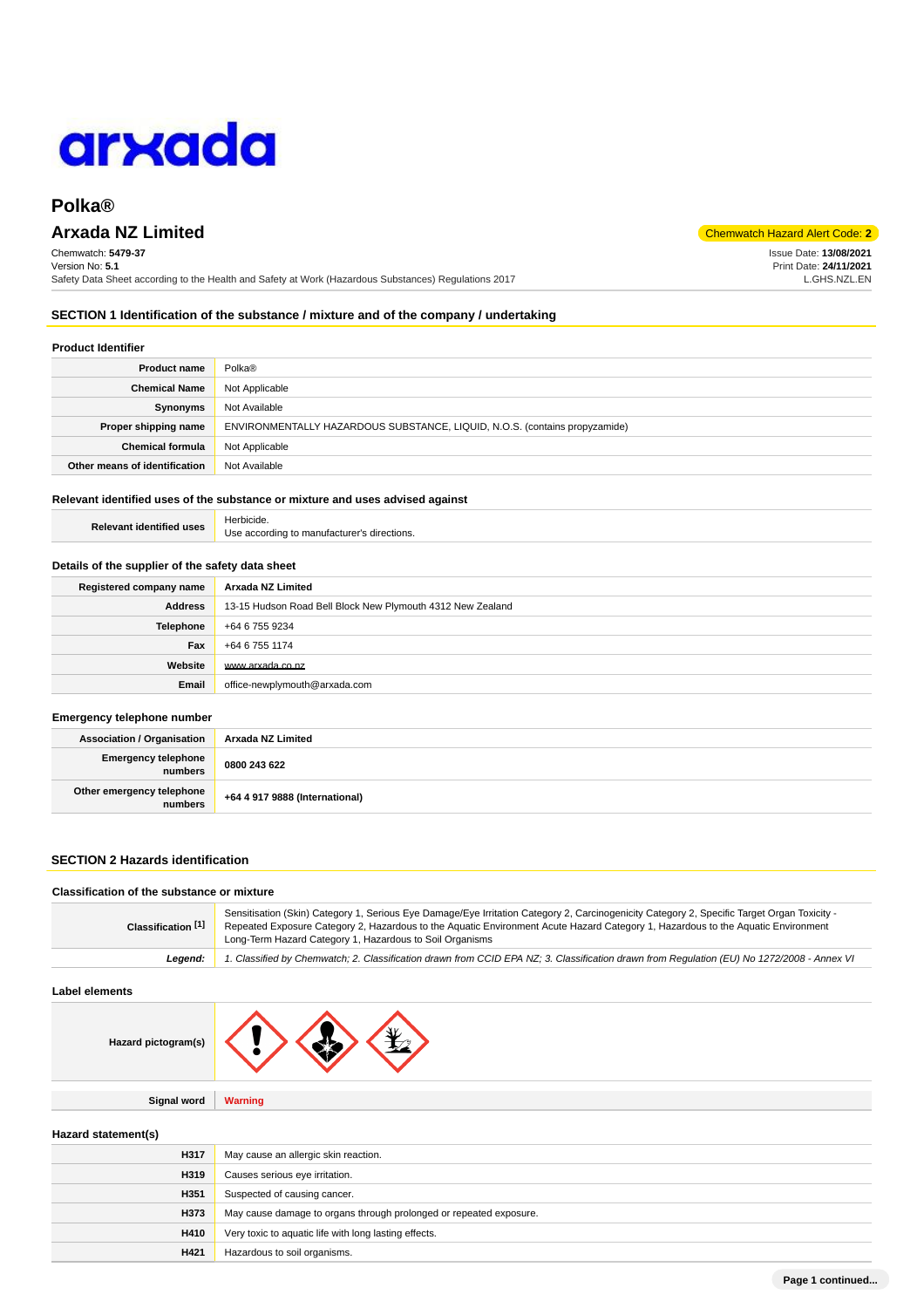#### Issue Date: **13/08/2021** Print Date: **24/11/2021**

#### **Precautionary statement(s) Prevention**

| P <sub>201</sub> | Obtain special instructions before use.                                          |
|------------------|----------------------------------------------------------------------------------|
| P260             | Do not breathe mist/vapours/spray.                                               |
| P280             | Wear protective gloves, protective clothing, eye protection and face protection. |
| P <sub>273</sub> | Avoid release to the environment.                                                |
| P264             | Wash all exposed external body areas thoroughly after handling.                  |
| P272             | Contaminated work clothing should not be allowed out of the workplace.           |

#### **Precautionary statement(s) Response**

| P308+P313      | IF exposed or concerned: Get medical advice/attention.                                                                           |
|----------------|----------------------------------------------------------------------------------------------------------------------------------|
| P302+P352      | IF ON SKIN: Wash with plenty of water.                                                                                           |
| P305+P351+P338 | IF IN EYES: Rinse cautiously with water for several minutes. Remove contact lenses, if present and easy to do. Continue rinsing. |
| P314           | Get medical advice/attention if you feel unwell.                                                                                 |
| P333+P313      | If skin irritation or rash occurs: Get medical advice/attention.                                                                 |
| P337+P313      | If eye irritation persists: Get medical advice/attention.                                                                        |
| P362+P364      | Take off contaminated clothing and wash it before reuse.                                                                         |
| P391           | Collect spillage.                                                                                                                |

#### **Precautionary statement(s) Storage**

**P405** Store locked up.

#### **Precautionary statement(s) Disposal**

**P501** Dispose of contents/container to authorised hazardous or special waste collection point in accordance with any local regulation.

#### **SECTION 3 Composition / information on ingredients**

#### **Substances**

See section below for composition of Mixtures

#### **Mixtures**

| <b>CAS No</b> | %[weight]                                              | Name                                                                                                                                        |
|---------------|--------------------------------------------------------|---------------------------------------------------------------------------------------------------------------------------------------------|
| 23950-58-5    | < 60                                                   | propyzamide                                                                                                                                 |
| Leaend:       | 4. Classification drawn from C&L * EU IOELVs available | 1. Classified by Chemwatch; 2. Classification drawn from CCID EPA NZ; 3. Classification drawn from Regulation (EU) No 1272/2008 - Annex VI; |

#### **SECTION 4 First aid measures**

| Description of first aid measures |                                                                                                                                                                                                                                                                                                                                                                                                                                                                                            |  |
|-----------------------------------|--------------------------------------------------------------------------------------------------------------------------------------------------------------------------------------------------------------------------------------------------------------------------------------------------------------------------------------------------------------------------------------------------------------------------------------------------------------------------------------------|--|
| <b>Eye Contact</b>                | If this product comes in contact with the eyes:<br>• Wash out immediately with fresh running water.<br>Ensure complete irrigation of the eye by keeping eyelids apart and away from eye and moving the eyelids by occasionally lifting the upper<br>and lower lids.<br>Seek medical attention without delay; if pain persists or recurs seek medical attention.<br>Removal of contact lenses after an eye injury should only be undertaken by skilled personnel.                           |  |
| <b>Skin Contact</b>               | If skin contact occurs:<br>Immediately remove all contaminated clothing, including footwear.<br>Flush skin and hair with running water (and soap if available).<br>Seek medical attention in event of irritation.                                                                                                                                                                                                                                                                          |  |
| Inhalation                        | If fumes, aerosols or combustion products are inhaled remove from contaminated area.<br>Other measures are usually unnecessary.                                                                                                                                                                                                                                                                                                                                                            |  |
| Ingestion                         | If swallowed do <b>NOT</b> induce vomiting.<br>If vomiting occurs, lean patient forward or place on left side (head-down position, if possible) to maintain open airway and prevent aspiration.<br>Observe the patient carefully.<br>Never give liquid to a person showing signs of being sleepy or with reduced awareness; i.e. becoming unconscious.<br>Give water to rinse out mouth, then provide liquid slowly and as much as casualty can comfortably drink.<br>Seek medical advice. |  |

#### **Indication of any immediate medical attention and special treatment needed**

Treat symptomatically.

#### **SECTION 5 Firefighting measures**

#### **Extinguishing media**

- Foam.
	- Dry chemical powder.
	- BCF (where regulations permit).
- Carbon dioxide.
- Water spray or fog Large fires only.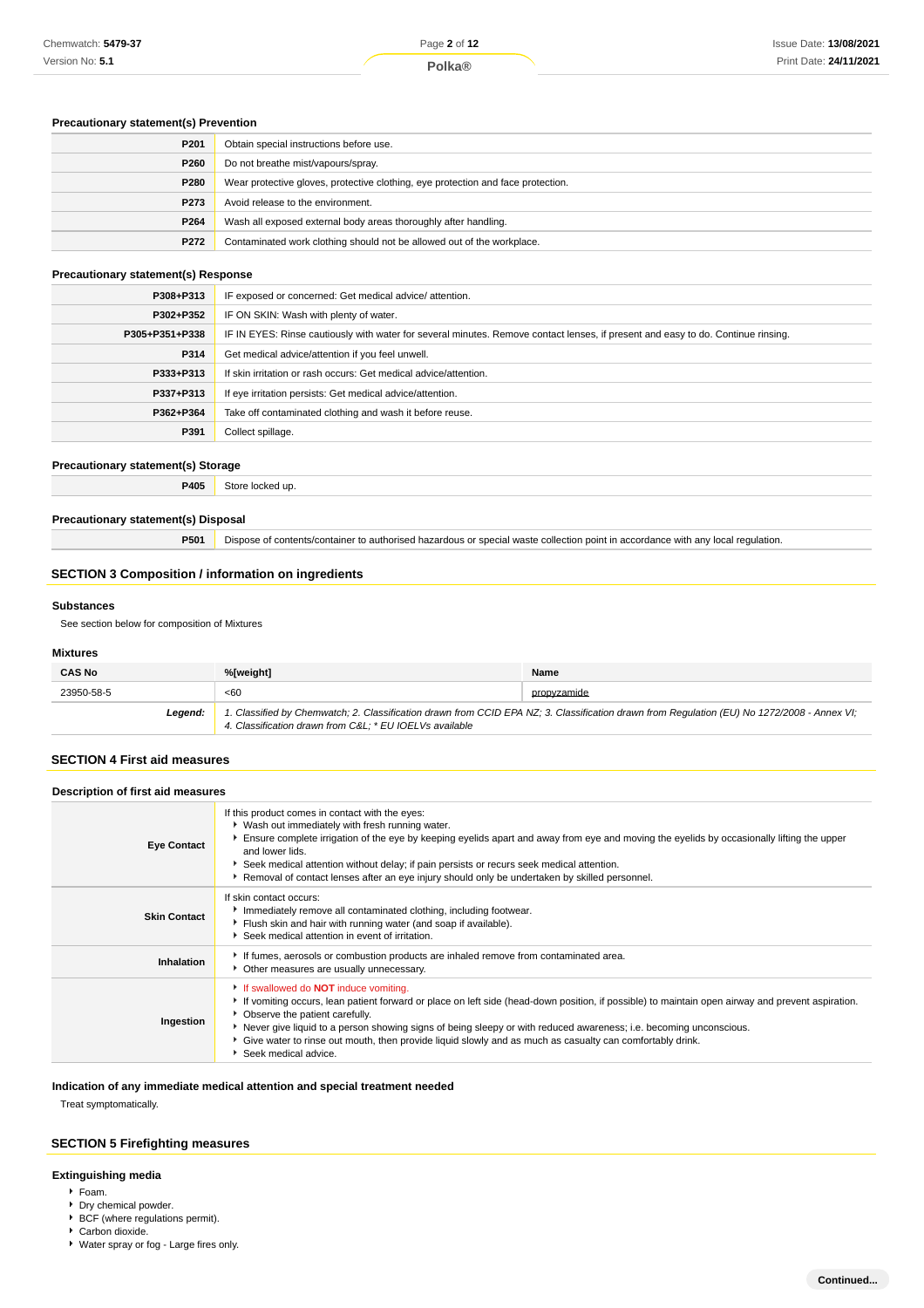#### **Special hazards arising from the substrate or mixture**

| <b>Fire Incompatibility</b>    | Avoid contamination with oxidising agents i.e. nitrates, oxidising acids, chlorine bleaches, pool chlorine etc. as ignition may result                                                                                                                                                                                                                                                                                                                                                                                                                                                |
|--------------------------------|---------------------------------------------------------------------------------------------------------------------------------------------------------------------------------------------------------------------------------------------------------------------------------------------------------------------------------------------------------------------------------------------------------------------------------------------------------------------------------------------------------------------------------------------------------------------------------------|
| <b>Advice for firefighters</b> |                                                                                                                                                                                                                                                                                                                                                                                                                                                                                                                                                                                       |
| <b>Fire Fighting</b>           | Alert Fire Brigade and tell them location and nature of hazard.<br>▶ Wear breathing apparatus plus protective gloves in the event of a fire.<br>Prevent, by any means available, spillage from entering drains or water courses.<br>Use fire fighting procedures suitable for surrounding area.<br>DO NOT approach containers suspected to be hot.<br>Cool fire exposed containers with water spray from a protected location.<br>If safe to do so, remove containers from path of fire.<br>Equipment should be thoroughly decontaminated after use.                                  |
| <b>Fire/Explosion Hazard</b>   | The material is not readily combustible under normal conditions.<br>However, it will break down under fire conditions and the organic component may burn.<br>Not considered to be a significant fire risk.<br>Heat may cause expansion or decomposition with violent rupture of containers.<br>Decomposes on heating and may produce toxic fumes of carbon monoxide (CO).<br>May emit acrid smoke.<br>Combustion products include:<br>carbon dioxide (CO2)<br>hydrogen chloride<br>phosgene<br>nitrogen oxides (NOx)<br>other pyrolysis products typical of burning organic material. |

#### **SECTION 6 Accidental release measures**

**Personal precautions, protective equipment and emergency procedures**

See section 8

#### **Environmental precautions**

See section 12

#### **Methods and material for containment and cleaning up**

| Environmental hazard - contain spillage.<br>Clean up all spills immediately.<br>Avoid breathing vapours and contact with skin and eyes.<br><b>Minor Spills</b><br>Control personal contact with the substance, by using protective equipment.<br>Contain and absorb spill with sand, earth, inert material or vermiculite.<br>▶ Wipe up.<br>• Place in a suitable, labelled container for waste disposal.<br>Clear area of personnel and move upwind.<br>Alert Fire Brigade and tell them location and nature of hazard.<br>Wear breathing apparatus plus protective gloves.<br>Prevent, by any means available, spillage from entering drains or water course.<br>Stop leak if safe to do so.<br>Contain spill with sand, earth or vermiculite.<br><b>Major Spills</b><br>Collect recoverable product into labelled containers for recycling.<br>• Neutralise/decontaminate residue (see Section 13 for specific agent).<br>Collect solid residues and seal in labelled drums for disposal.<br>▶ Wash area and prevent runoff into drains.<br>After clean up operations, decontaminate and launder all protective clothing and equipment before storing and re-using.<br>If contamination of drains or waterways occurs, advise emergency services.<br>Environmental hazard - contain spillage. |  |
|--------------------------------------------------------------------------------------------------------------------------------------------------------------------------------------------------------------------------------------------------------------------------------------------------------------------------------------------------------------------------------------------------------------------------------------------------------------------------------------------------------------------------------------------------------------------------------------------------------------------------------------------------------------------------------------------------------------------------------------------------------------------------------------------------------------------------------------------------------------------------------------------------------------------------------------------------------------------------------------------------------------------------------------------------------------------------------------------------------------------------------------------------------------------------------------------------------------------------------------------------------------------------------------------------|--|
|                                                                                                                                                                                                                                                                                                                                                                                                                                                                                                                                                                                                                                                                                                                                                                                                                                                                                                                                                                                                                                                                                                                                                                                                                                                                                                  |  |
|                                                                                                                                                                                                                                                                                                                                                                                                                                                                                                                                                                                                                                                                                                                                                                                                                                                                                                                                                                                                                                                                                                                                                                                                                                                                                                  |  |

Personal Protective Equipment advice is contained in Section 8 of the SDS.

#### **SECTION 7 Handling and storage**

| Precautions for safe handling |                                                                                                                                                                                                                                                                                                                                                                                                                                                                                                                                                                                                                                                                                                                                                                                                                                                                                  |
|-------------------------------|----------------------------------------------------------------------------------------------------------------------------------------------------------------------------------------------------------------------------------------------------------------------------------------------------------------------------------------------------------------------------------------------------------------------------------------------------------------------------------------------------------------------------------------------------------------------------------------------------------------------------------------------------------------------------------------------------------------------------------------------------------------------------------------------------------------------------------------------------------------------------------|
| Safe handling                 | DO NOT allow clothing wet with material to stay in contact with skin<br>Avoid all personal contact, including inhalation.<br>▶ Wear protective clothing when risk of exposure occurs.<br>Use in a well-ventilated area.<br>Avoid contact with moisture.<br>Avoid contact with incompatible materials.<br>When handling, DO NOT eat, drink or smoke.<br>▶ Keep containers securely sealed when not in use.<br>Avoid physical damage to containers.<br>Always wash hands with soap and water after handling.<br>▶ Work clothes should be laundered separately. Launder contaminated clothing before re-use.<br>Use good occupational work practice.<br>• Observe manufacturer's storage and handling recommendations contained within this SDS.<br>Atmosphere should be regularly checked against established exposure standards to ensure safe working conditions are maintained. |
| Other information             | Store in original containers.<br>Keep containers securely sealed.<br>No smoking, naked lights or ignition sources.<br>Store in a cool, dry, well-ventilated area.<br>Store away from incompatible materials and foodstuff containers.<br>Protect containers against physical damage and check regularly for leaks.                                                                                                                                                                                                                                                                                                                                                                                                                                                                                                                                                               |
|                               | Continued                                                                                                                                                                                                                                                                                                                                                                                                                                                                                                                                                                                                                                                                                                                                                                                                                                                                        |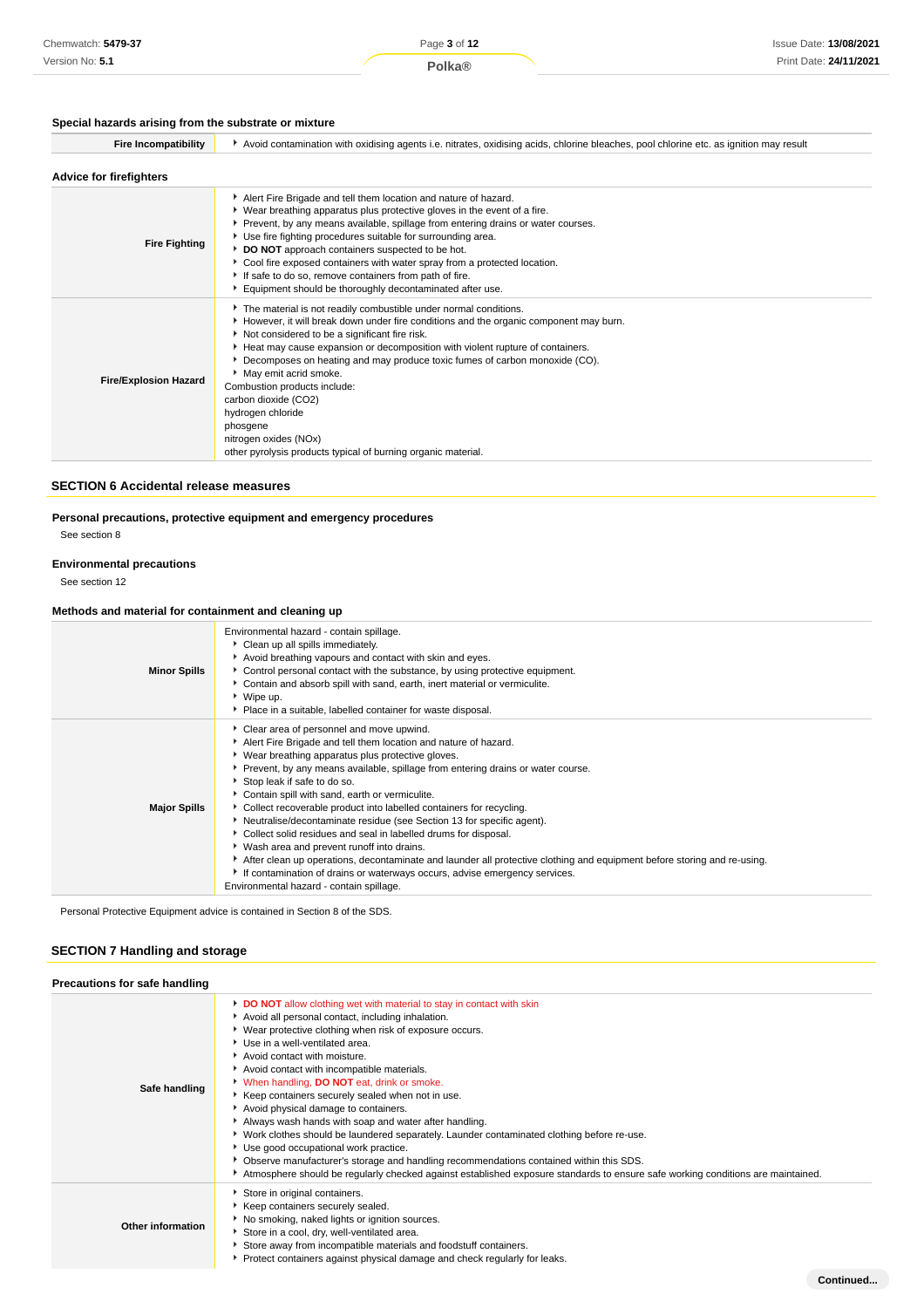#### **Polka®**

Observe manufacturer's storage and handling recommendations contained within this SDS.

#### **Conditions for safe storage, including any incompatibilities**



 $X -$ Must not be stored together<br>0  $-$  May be stored together with

**0** — May be stored together with specific preventions

**+** — May be stored together

Note: Depending on other risk factors, compatibility assessment based on the table above may not be relevant to storage situations, particularly where large volumes of dangerous goods are stored and handled. Reference should be made to the Safety Data Sheets for each substance or article and risks assessed accordingly.

#### **SECTION 8 Exposure controls / personal protection**

**+ x + o + + +**

#### **Control parameters**

**Occupational Exposure Limits (OEL)**

#### **INGREDIENT DATA** ī

Not Available

#### **Emergency Limits**

| Ingredient  | TEEL-1               | TEEL-2        |                     | TEEL-3        |
|-------------|----------------------|---------------|---------------------|---------------|
| Polka®      | Not Available        | Not Available |                     | Not Available |
|             |                      |               |                     |               |
| Ingredient  | <b>Original IDLH</b> |               | <b>Revised IDLH</b> |               |
| propyzamide | Not Available        |               | Not Available       |               |

#### **Occupational Exposure Banding**

| Ingredient  | <b>Occupational Exposure Band Rating</b>                                                                                                                                                                                                                                                                                                                                 | <b>Occupational Exposure Band Limit</b> |
|-------------|--------------------------------------------------------------------------------------------------------------------------------------------------------------------------------------------------------------------------------------------------------------------------------------------------------------------------------------------------------------------------|-----------------------------------------|
| propyzamide |                                                                                                                                                                                                                                                                                                                                                                          | $\leq 0.01$ mg/m <sup>3</sup>           |
| Notes:      | Occupational exposure banding is a process of assigning chemicals into specific categories or bands based on a chemical's potency and the<br>adverse health outcomes associated with exposure. The output of this process is an occupational exposure band (OEB), which corresponds to a<br>range of exposure concentrations that are expected to protect worker health. |                                         |

#### **MATERIAL DATA**

**Exposure controls**

|                         | Engineering controls are used to remove a hazard or place a barrier between the worker and the hazard. Well-designed engineering controls can<br>be highly effective in protecting workers and will typically be independent of worker interactions to provide this high level of protection.<br>The basic types of engineering controls are:<br>Process controls which involve changing the way a job activity or process is done to reduce the risk.<br>Enclosure and/or isolation of emission source which keeps a selected hazard "physically" away from the worker and ventilation that strategically<br>"adds" and "removes" air in the work environment. Ventilation can remove or dilute an air contaminant if designed properly. The design of a<br>ventilation system must match the particular process and chemical or contaminant in use.<br>Employers may need to use multiple types of controls to prevent employee overexposure.<br>General exhaust is adequate under normal operating conditions. Local exhaust ventilation may be required in specific circumstances. If risk of<br>overexposure exists, wear approved respirator. Correct fit is essential to obtain adequate protection. Provide adequate ventilation in warehouse<br>or closed storage areas. Air contaminants generated in the workplace possess varying "escape" velocities which, in turn, determine the "capture<br>velocities" of fresh circulating air required to effectively remove the contaminant. |                                    |                                     |  |
|-------------------------|--------------------------------------------------------------------------------------------------------------------------------------------------------------------------------------------------------------------------------------------------------------------------------------------------------------------------------------------------------------------------------------------------------------------------------------------------------------------------------------------------------------------------------------------------------------------------------------------------------------------------------------------------------------------------------------------------------------------------------------------------------------------------------------------------------------------------------------------------------------------------------------------------------------------------------------------------------------------------------------------------------------------------------------------------------------------------------------------------------------------------------------------------------------------------------------------------------------------------------------------------------------------------------------------------------------------------------------------------------------------------------------------------------------------------------------------------------------------------------------------------|------------------------------------|-------------------------------------|--|
|                         | Type of Contaminant:                                                                                                                                                                                                                                                                                                                                                                                                                                                                                                                                                                                                                                                                                                                                                                                                                                                                                                                                                                                                                                                                                                                                                                                                                                                                                                                                                                                                                                                                             |                                    | Air Speed:                          |  |
| Appropriate engineering | solvent, vapours, degreasing etc., evaporating from tank (in still air).                                                                                                                                                                                                                                                                                                                                                                                                                                                                                                                                                                                                                                                                                                                                                                                                                                                                                                                                                                                                                                                                                                                                                                                                                                                                                                                                                                                                                         | $0.25 - 0.5$ m/s<br>(50-100 f/min) |                                     |  |
| controls                | aerosols, fumes from pouring operations, intermittent container filling, low speed conveyer transfers, welding, spray<br>drift, plating acid fumes, pickling (released at low velocity into zone of active generation)                                                                                                                                                                                                                                                                                                                                                                                                                                                                                                                                                                                                                                                                                                                                                                                                                                                                                                                                                                                                                                                                                                                                                                                                                                                                           | 0.5-1 m/s (100-200<br>$f/min.$ )   |                                     |  |
|                         | direct spray, spray painting in shallow booths, drum filling, conveyer loading, crusher dusts, gas discharge (active<br>generation into zone of rapid air motion)                                                                                                                                                                                                                                                                                                                                                                                                                                                                                                                                                                                                                                                                                                                                                                                                                                                                                                                                                                                                                                                                                                                                                                                                                                                                                                                                | 1-2.5 m/s (200-500<br>$f/min.$ )   |                                     |  |
|                         | grinding, abrasive blasting, tumbling, high speed wheel generated dusts (released at high initial velocity into zone of<br>very high rapid air motion).                                                                                                                                                                                                                                                                                                                                                                                                                                                                                                                                                                                                                                                                                                                                                                                                                                                                                                                                                                                                                                                                                                                                                                                                                                                                                                                                          |                                    | $2.5 - 10$ m/s<br>(500-2000 f/min.) |  |
|                         | Within each range the appropriate value depends on:                                                                                                                                                                                                                                                                                                                                                                                                                                                                                                                                                                                                                                                                                                                                                                                                                                                                                                                                                                                                                                                                                                                                                                                                                                                                                                                                                                                                                                              |                                    |                                     |  |
|                         | Lower end of the range                                                                                                                                                                                                                                                                                                                                                                                                                                                                                                                                                                                                                                                                                                                                                                                                                                                                                                                                                                                                                                                                                                                                                                                                                                                                                                                                                                                                                                                                           | Upper end of the range             |                                     |  |
|                         | 1: Room air currents minimal or favourable to capture                                                                                                                                                                                                                                                                                                                                                                                                                                                                                                                                                                                                                                                                                                                                                                                                                                                                                                                                                                                                                                                                                                                                                                                                                                                                                                                                                                                                                                            | 1: Disturbing room air currents    |                                     |  |
|                         | 2: Contaminants of low toxicity or of nuisance value only.                                                                                                                                                                                                                                                                                                                                                                                                                                                                                                                                                                                                                                                                                                                                                                                                                                                                                                                                                                                                                                                                                                                                                                                                                                                                                                                                                                                                                                       | 2: Contaminants of high toxicity   |                                     |  |
|                         | 3: Intermittent, low production.                                                                                                                                                                                                                                                                                                                                                                                                                                                                                                                                                                                                                                                                                                                                                                                                                                                                                                                                                                                                                                                                                                                                                                                                                                                                                                                                                                                                                                                                 | 3: High production, heavy use      |                                     |  |
|                         | 4: Large hood or large air mass in motion                                                                                                                                                                                                                                                                                                                                                                                                                                                                                                                                                                                                                                                                                                                                                                                                                                                                                                                                                                                                                                                                                                                                                                                                                                                                                                                                                                                                                                                        | 4: Small hood-local control only   |                                     |  |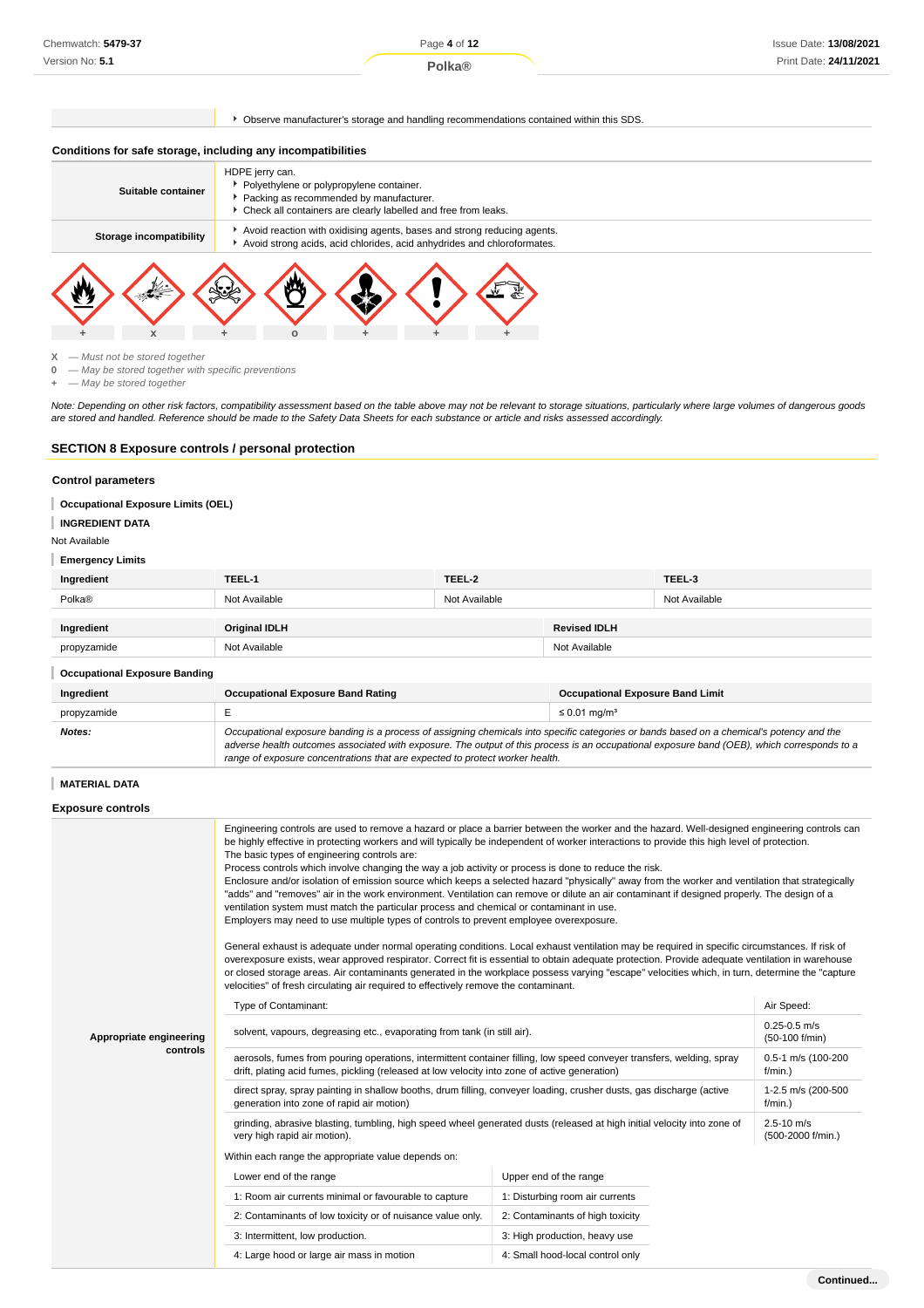|                            | Simple theory shows that air velocity falls rapidly with distance away from the opening of a simple extraction pipe. Velocity generally decreases<br>with the square of distance from the extraction point (in simple cases). Therefore the air speed at the extraction point should be adjusted,<br>accordingly, after reference to distance from the contaminating source. The air velocity at the extraction fan, for example, should be a minimum of<br>1-2 m/s (200-400 f/min) for extraction of solvents generated in a tank 2 meters distant from the extraction point. Other mechanical considerations,<br>producing performance deficits within the extraction apparatus, make it essential that theoretical air velocities are multiplied by factors of 10 or<br>more when extraction systems are installed or used.                                                                                                                                                                                                                                                                                                                                                                                                                                                                                                                                                                                                                                                                                                                                                                                                                                                                                                                                                                                                                                                                                                                                                                                                                                                                                                                                                                                                                                                                                                                                                                                                                                                                                                                                                                                                                                                                                                                                                                                                                                                                                                                                                                                                                                                                                                                                                                                                                                                                                                                                                                                                                                                                                                                                                                                                                                                                                                                                                                                                                                                                                                                                                                        |
|----------------------------|-------------------------------------------------------------------------------------------------------------------------------------------------------------------------------------------------------------------------------------------------------------------------------------------------------------------------------------------------------------------------------------------------------------------------------------------------------------------------------------------------------------------------------------------------------------------------------------------------------------------------------------------------------------------------------------------------------------------------------------------------------------------------------------------------------------------------------------------------------------------------------------------------------------------------------------------------------------------------------------------------------------------------------------------------------------------------------------------------------------------------------------------------------------------------------------------------------------------------------------------------------------------------------------------------------------------------------------------------------------------------------------------------------------------------------------------------------------------------------------------------------------------------------------------------------------------------------------------------------------------------------------------------------------------------------------------------------------------------------------------------------------------------------------------------------------------------------------------------------------------------------------------------------------------------------------------------------------------------------------------------------------------------------------------------------------------------------------------------------------------------------------------------------------------------------------------------------------------------------------------------------------------------------------------------------------------------------------------------------------------------------------------------------------------------------------------------------------------------------------------------------------------------------------------------------------------------------------------------------------------------------------------------------------------------------------------------------------------------------------------------------------------------------------------------------------------------------------------------------------------------------------------------------------------------------------------------------------------------------------------------------------------------------------------------------------------------------------------------------------------------------------------------------------------------------------------------------------------------------------------------------------------------------------------------------------------------------------------------------------------------------------------------------------------------------------------------------------------------------------------------------------------------------------------------------------------------------------------------------------------------------------------------------------------------------------------------------------------------------------------------------------------------------------------------------------------------------------------------------------------------------------------------------------------------------------------------------------------------------------------------------|
| <b>Personal protection</b> |                                                                                                                                                                                                                                                                                                                                                                                                                                                                                                                                                                                                                                                                                                                                                                                                                                                                                                                                                                                                                                                                                                                                                                                                                                                                                                                                                                                                                                                                                                                                                                                                                                                                                                                                                                                                                                                                                                                                                                                                                                                                                                                                                                                                                                                                                                                                                                                                                                                                                                                                                                                                                                                                                                                                                                                                                                                                                                                                                                                                                                                                                                                                                                                                                                                                                                                                                                                                                                                                                                                                                                                                                                                                                                                                                                                                                                                                                                                                                                                                       |
| Eye and face protection    | Safety glasses with side shields.<br>Chemical goggles.<br>▶ Contact lenses may pose a special hazard; soft contact lenses may absorb and concentrate irritants. A written policy document, describing<br>the wearing of lenses or restrictions on use, should be created for each workplace or task. This should include a review of lens absorption<br>and adsorption for the class of chemicals in use and an account of injury experience. Medical and first-aid personnel should be trained in<br>their removal and suitable equipment should be readily available. In the event of chemical exposure, begin eye irrigation immediately and<br>remove contact lens as soon as practicable. Lens should be removed at the first signs of eye redness or irritation - lens should be removed in<br>a clean environment only after workers have washed hands thoroughly. [CDC NIOSH Current Intelligence Bulletin 59], [AS/NZS 1336 or<br>national equivalent]                                                                                                                                                                                                                                                                                                                                                                                                                                                                                                                                                                                                                                                                                                                                                                                                                                                                                                                                                                                                                                                                                                                                                                                                                                                                                                                                                                                                                                                                                                                                                                                                                                                                                                                                                                                                                                                                                                                                                                                                                                                                                                                                                                                                                                                                                                                                                                                                                                                                                                                                                                                                                                                                                                                                                                                                                                                                                                                                                                                                                                       |
| <b>Skin protection</b>     | See Hand protection below                                                                                                                                                                                                                                                                                                                                                                                                                                                                                                                                                                                                                                                                                                                                                                                                                                                                                                                                                                                                                                                                                                                                                                                                                                                                                                                                                                                                                                                                                                                                                                                                                                                                                                                                                                                                                                                                                                                                                                                                                                                                                                                                                                                                                                                                                                                                                                                                                                                                                                                                                                                                                                                                                                                                                                                                                                                                                                                                                                                                                                                                                                                                                                                                                                                                                                                                                                                                                                                                                                                                                                                                                                                                                                                                                                                                                                                                                                                                                                             |
| Hands/feet protection      | ▶ Wear chemical protective gloves, e.g. PVC.<br>▶ Wear safety footwear or safety gumboots, e.g. Rubber<br><b>NOTE:</b><br>The material may produce skin sensitisation in predisposed individuals. Care must be taken, when removing gloves and other protective<br>equipment, to avoid all possible skin contact.<br>▶ Contaminated leather items, such as shoes, belts and watch-bands should be removed and destroyed.<br>The selection of suitable gloves does not only depend on the material, but also on further marks of quality which vary from manufacturer to<br>manufacturer. Where the chemical is a preparation of several substances, the resistance of the glove material can not be calculated in advance<br>and has therefore to be checked prior to the application.<br>The exact break through time for substances has to be obtained from the manufacturer of the protective gloves and has to be observed when<br>making a final choice.<br>Personal hygiene is a key element of effective hand care. Gloves must only be worn on clean hands. After using gloves, hands should be<br>washed and dried thoroughly. Application of a non-perfumed moisturiser is recommended.<br>Suitability and durability of glove type is dependent on usage. Important factors in the selection of gloves include:<br>frequency and duration of contact,<br>chemical resistance of glove material,<br>٠<br>glove thickness and<br>$\cdot$<br>dexterity<br>Select gloves tested to a relevant standard (e.g. Europe EN 374, US F739, AS/NZS 2161.1 or national equivalent).<br>When prolonged or frequently repeated contact may occur, a glove with a protection class of 5 or higher (breakthrough time greater than<br>240 minutes according to EN 374, AS/NZS 2161.10.1 or national equivalent) is recommended.<br>When only brief contact is expected, a glove with a protection class of 3 or higher (breakthrough time greater than 60 minutes according to<br>EN 374, AS/NZS 2161.10.1 or national equivalent) is recommended.<br>Some glove polymer types are less affected by movement and this should be taken into account when considering gloves for long-term<br>use.<br>Contaminated gloves should be replaced.<br>As defined in ASTM F-739-96 in any application, gloves are rated as:<br>Excellent when breakthrough time > 480 min<br>Good when breakthrough time > 20 min<br>Fair when breakthrough time < 20 min<br>$\cdot$<br>Poor when glove material degrades<br>For general applications, gloves with a thickness typically greater than 0.35 mm, are recommended.<br>It should be emphasised that glove thickness is not necessarily a good predictor of glove resistance to a specific chemical, as the permeation<br>efficiency of the glove will be dependent on the exact composition of the glove material. Therefore, glove selection should also be based on<br>consideration of the task requirements and knowledge of breakthrough times.<br>Glove thickness may also vary depending on the glove manufacturer, the glove type and the glove model. Therefore, the manufacturers'<br>technical data should always be taken into account to ensure selection of the most appropriate glove for the task.<br>Note: Depending on the activity being conducted, gloves of varying thickness may be required for specific tasks. For example:<br>Thinner gloves (down to 0.1 mm or less) may be required where a high degree of manual dexterity is needed. However, these gloves are<br>only likely to give short duration protection and would normally be just for single use applications, then disposed of.<br>Thicker gloves (up to 3 mm or more) may be required where there is a mechanical (as well as a chemical) risk i.e. where there is abrasion<br>or puncture potential<br>Gloves must only be worn on clean hands. After using gloves, hands should be washed and dried thoroughly. Application of a non-perfumed<br>moisturiser is recommended. |
| <b>Body protection</b>     | See Other protection below                                                                                                                                                                                                                                                                                                                                                                                                                                                                                                                                                                                                                                                                                                                                                                                                                                                                                                                                                                                                                                                                                                                                                                                                                                                                                                                                                                                                                                                                                                                                                                                                                                                                                                                                                                                                                                                                                                                                                                                                                                                                                                                                                                                                                                                                                                                                                                                                                                                                                                                                                                                                                                                                                                                                                                                                                                                                                                                                                                                                                                                                                                                                                                                                                                                                                                                                                                                                                                                                                                                                                                                                                                                                                                                                                                                                                                                                                                                                                                            |
| Other protection           | • Overalls.<br>P.V.C apron.<br>Barrier cream.<br>Skin cleansing cream.<br>▶ Eye wash unit.                                                                                                                                                                                                                                                                                                                                                                                                                                                                                                                                                                                                                                                                                                                                                                                                                                                                                                                                                                                                                                                                                                                                                                                                                                                                                                                                                                                                                                                                                                                                                                                                                                                                                                                                                                                                                                                                                                                                                                                                                                                                                                                                                                                                                                                                                                                                                                                                                                                                                                                                                                                                                                                                                                                                                                                                                                                                                                                                                                                                                                                                                                                                                                                                                                                                                                                                                                                                                                                                                                                                                                                                                                                                                                                                                                                                                                                                                                            |

#### **Recommended material(s)**

**GLOVE SELECTION INDEX**

Glove selection is based on a modified presentation of the:

 **"Forsberg Clothing Performance Index".**

 The effect(s) of the following substance(s) are taken into account in the **computergenerated** selection:

Polka®

| Material   |                           |
|------------|---------------------------|
| PE/FVAL/PE | $\mathsf{A}$<br>$\cdot$ . |

#### **Respiratory protection**

Type A Filter of sufficient capacity. (AS/NZS 1716 & 1715, EN 143:2000 & 149:2001, ANSI Z88 or national equivalent)

Selection of the Class and Type of respirator will depend upon the level of breathing zone contaminant and the chemical nature of the contaminant. Protection Factors (defined as the ratio of contaminant outside and inside the mask) may also be important.

| Reauired<br>minimum<br>protection factor | Maximum gas/vapour<br>concentration present in air<br>p.p.m. (by volume) | Half-face<br>Respirator | <b>Full-Face</b><br>Respirator |  |
|------------------------------------------|--------------------------------------------------------------------------|-------------------------|--------------------------------|--|
|------------------------------------------|--------------------------------------------------------------------------|-------------------------|--------------------------------|--|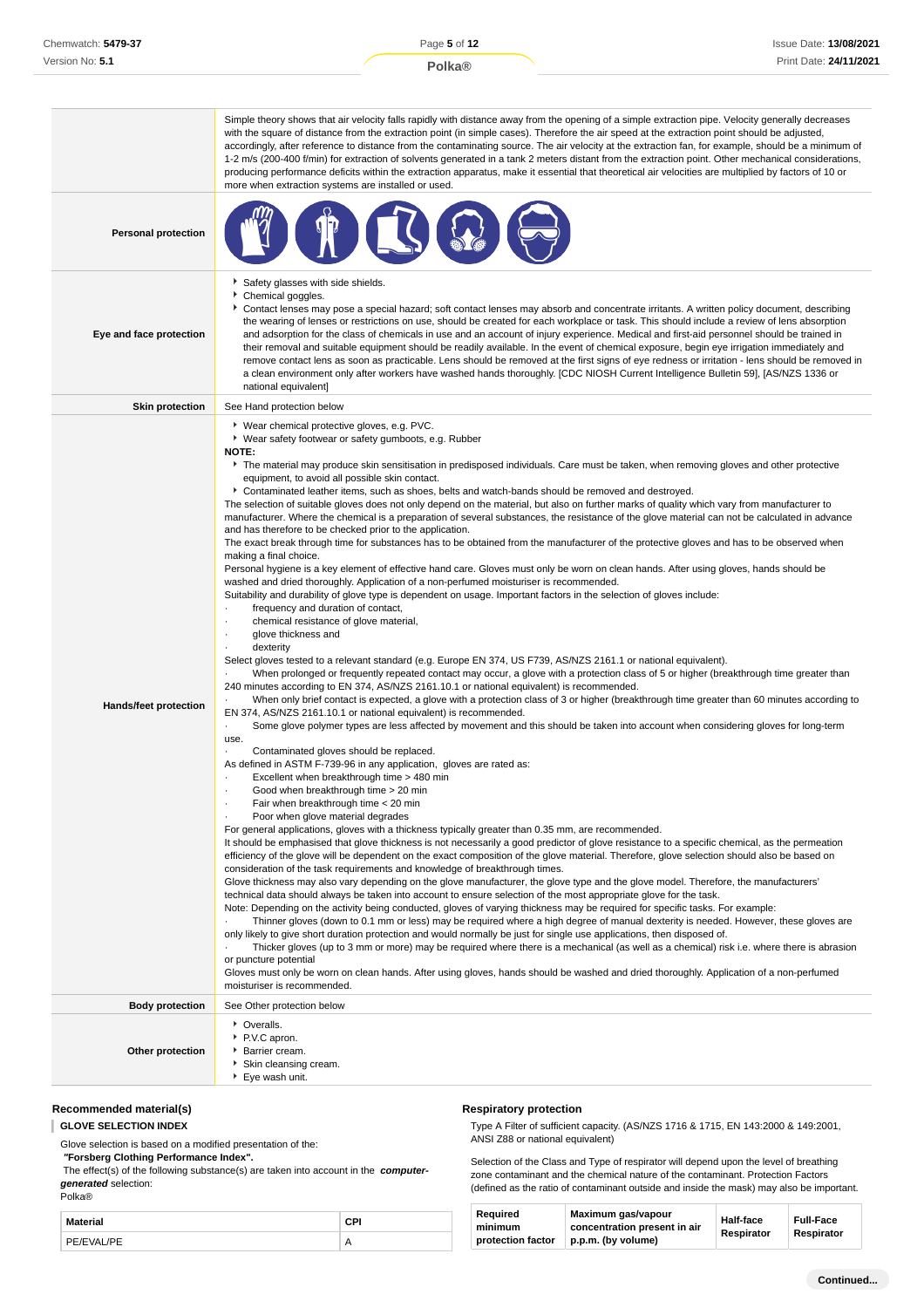\* CPI - Chemwatch Performance Index

A: Best Selection

B: Satisfactory; may degrade after 4 hours continuous immersion

C: Poor to Dangerous Choice for other than short term immersion

**NOTE**: As a series of factors will influence the actual performance of the glove, a final selection must be based on detailed observation. -

\* Where the glove is to be used on a short term, casual or infrequent basis, factors such as "feel" or convenience (e.g. disposability), may dictate a choice of gloves which might otherwise be unsuitable following long-term or frequent use. A qualified practitioner should be consulted.

| up to 10    | 1000  | A-AUS /<br>Class1 | ۰                 |
|-------------|-------|-------------------|-------------------|
| up to 50    | 1000  | ٠                 | A-AUS/<br>Class 1 |
| up to 50    | 5000  | Airline *         | ۰                 |
| up to $100$ | 5000  | ٠                 | $A-2$             |
| up to 100   | 10000 | ٠                 | $A-3$             |
| $100+$      |       |                   | Airline**         |

\* - Continuous Flow \*\* - Continuous-flow or positive pressure demand A(All classes) = Organic vapours, B AUS or B1 = Acid gasses, B2 = Acid gas or hydrogen cyanide(HCN), B3 = Acid gas or hydrogen cyanide(HCN), E = Sulfur dioxide(SO2), G = Agricultural chemicals, K = Ammonia(NH3), Hg = Mercury, NO = Oxides of nitrogen,  $MB =$  Methyl bromide,  $AX =$  Low boiling point organic compounds(below 65 degC)

- Cartridge respirators should never be used for emergency ingress or in areas of unknown vapour concentrations or oxygen content.
- $\blacktriangleright$  The wearer must be warned to leave the contaminated area immediately on detecting any odours through the respirator. The odour may indicate that the mask is not functioning properly, that the vapour concentration is too high, or that the mask is not properly fitted. Because of these limitations, only restricted use of cartridge respirators is considered appropriate.
- Cartridge performance is affected by humidity. Cartridges should be changed after 2 hr of continuous use unless it is determined that the humidity is less than 75%, in which case, cartridges can be used for 4 hr. Used cartridges should be discarded daily, regardless of the length of time used

#### **SECTION 9 Physical and chemical properties**

#### **Information on basic physical and chemical properties**

| Appearance                                      | White to cream liquid; dispersible in water. |                                            |                |
|-------------------------------------------------|----------------------------------------------|--------------------------------------------|----------------|
|                                                 |                                              |                                            |                |
| <b>Physical state</b>                           | Liquid                                       | Relative density (Water = 1)               | 1.13           |
| Odour                                           | Not Available                                | Partition coefficient n-octanol<br>/ water | Not Available  |
| <b>Odour threshold</b>                          | Not Available                                | Auto-ignition temperature (°C)             | Not Applicable |
| pH (as supplied)                                | $6.5 - 7.0$                                  | <b>Decomposition temperature</b>           | Not Available  |
| Melting point / freezing point<br>(°C)          | Not Available                                | Viscosity (cSt)                            | Not Available  |
| Initial boiling point and boiling<br>range (°C) | 100                                          | Molecular weight (g/mol)                   | Not Applicable |
| Flash point (°C)                                | Not Applicable                               | <b>Taste</b>                               | Not Available  |
| <b>Evaporation rate</b>                         | Not Available                                | <b>Explosive properties</b>                | Not Available  |
| Flammability                                    | Not Applicable                               | <b>Oxidising properties</b>                | Not Available  |
| Upper Explosive Limit (%)                       | Not Applicable                               | Surface Tension (dyn/cm or<br>$mN/m$ )     | Not Available  |
| Lower Explosive Limit (%)                       | Not Applicable                               | <b>Volatile Component (%vol)</b>           | Not Available  |
| Vapour pressure (kPa)                           | Not Available                                | Gas group                                  | Not Available  |
| Solubility in water                             | Dispersible                                  | pH as a solution (%)                       | Not Available  |
| Vapour density $(Air = 1)$                      | Not Available                                | VOC g/L                                    | Not Available  |

#### **SECTION 10 Stability and reactivity**

| Reactivity                                 | See section 7                                                                                                                      |
|--------------------------------------------|------------------------------------------------------------------------------------------------------------------------------------|
| <b>Chemical stability</b>                  | • Unstable in the presence of incompatible materials.<br>Product is considered stable.<br>Hazardous polymerisation will not occur. |
| Possibility of hazardous<br>reactions      | See section 7                                                                                                                      |
| <b>Conditions to avoid</b>                 | See section 7                                                                                                                      |
| Incompatible materials                     | See section 7                                                                                                                      |
| <b>Hazardous decomposition</b><br>products | See section 5                                                                                                                      |

#### **SECTION 11 Toxicological information**

**Inhaled**

**Information on toxicological effects**

The material is not thought to produce either adverse health effects or irritation of the respiratory tract following inhalation (as classified by EC Directives using animal models). Nevertheless, adverse systemic effects have been produced following exposure of animals by at least one other route and good hygiene practice requires that exposure be kept to a minimum and that suitable control measures be used in an occupational setting.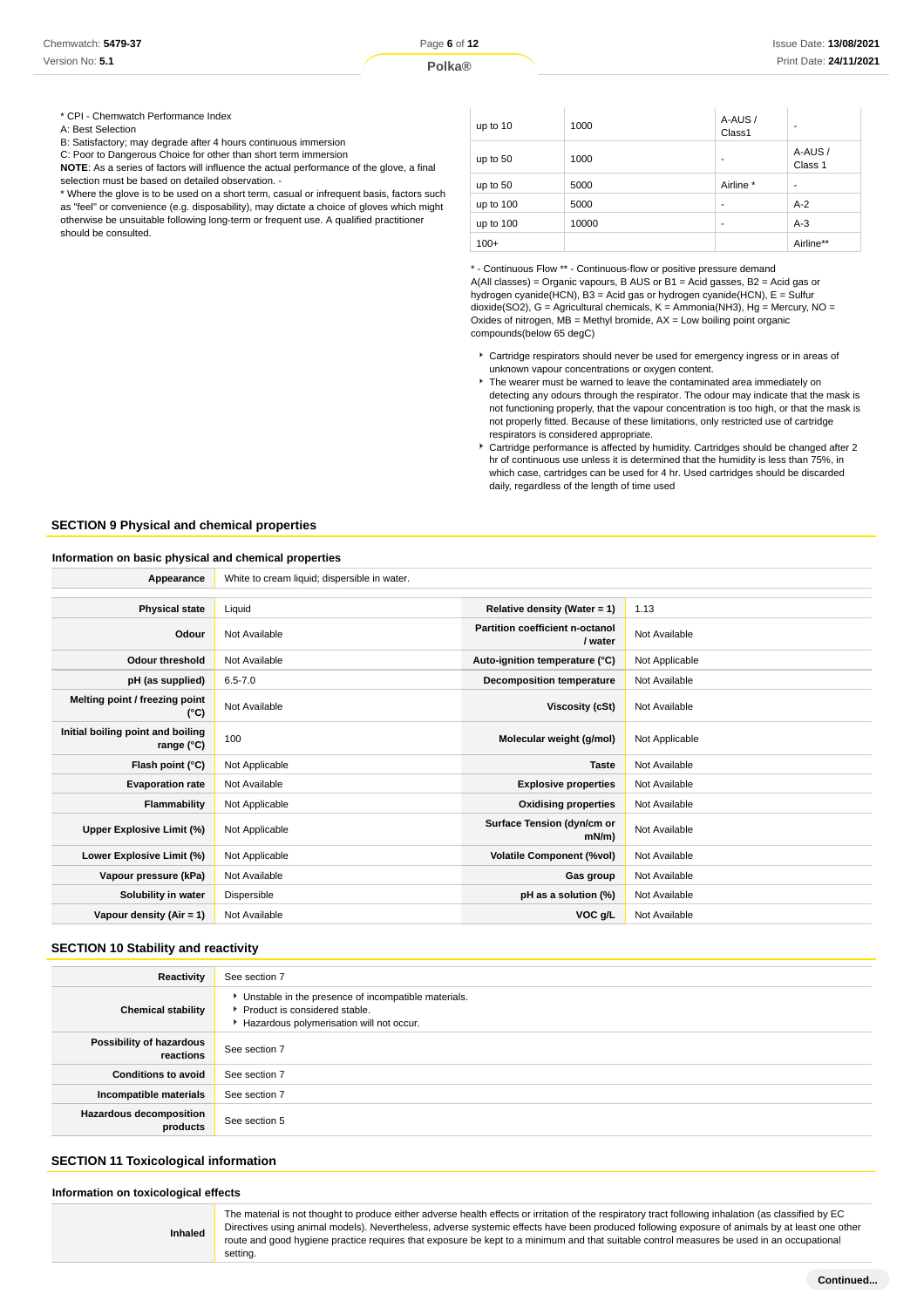| Ingestion           | Accidental ingestion of the material may be damaging to the health of the individual.                                                                                                                                                                                                                                                                                                                                                                                                                                                                                                                                                                                                                                                                                                                                                                                                                                                                                                                                                                                                                                                                                                                                                                          |                                    |
|---------------------|----------------------------------------------------------------------------------------------------------------------------------------------------------------------------------------------------------------------------------------------------------------------------------------------------------------------------------------------------------------------------------------------------------------------------------------------------------------------------------------------------------------------------------------------------------------------------------------------------------------------------------------------------------------------------------------------------------------------------------------------------------------------------------------------------------------------------------------------------------------------------------------------------------------------------------------------------------------------------------------------------------------------------------------------------------------------------------------------------------------------------------------------------------------------------------------------------------------------------------------------------------------|------------------------------------|
| <b>Skin Contact</b> | Limited evidence exists, or practical experience predicts, that the material either produces inflammation of the skin in a substantial number of<br>individuals following direct contact, and/or produces significant inflammation when applied to the healthy intact skin of animals, for up to four<br>hours, such inflammation being present twenty-four hours or more after the end of the exposure period. Skin irritation may also be present after<br>prolonged or repeated exposure; this may result in a form of contact dermatitis (nonallergic). The dermatitis is often characterised by skin<br>redness (erythema) and swelling (oedema) which may progress to blistering (vesiculation), scaling and thickening of the epidermis. At the<br>microscopic level there may be intercellular oedema of the spongy layer of the skin (spongiosis) and intracellular oedema of the epidermis.<br>Open cuts, abraded or irritated skin should not be exposed to this material<br>Entry into the blood-stream through, for example, cuts, abrasions, puncture wounds or lesions, may produce systemic injury with harmful effects.<br>Examine the skin prior to the use of the material and ensure that any external damage is suitably protected.       |                                    |
| Eye                 | Evidence exists, or practical experience predicts, that the material may cause eye irritation in a substantial number of individuals and/or may<br>produce significant ocular lesions which are present twenty-four hours or more after instillation into the eye(s) of experimental animals.<br>Repeated or prolonged eye contact may cause inflammation characterised by temporary redness (similar to windburn) of the conjunctiva<br>(conjunctivitis); temporary impairment of vision and/or other transient eye damage/ulceration may occur.                                                                                                                                                                                                                                                                                                                                                                                                                                                                                                                                                                                                                                                                                                              |                                    |
| <b>Chronic</b>      | On the basis, primarily, of animal experiments, concern has been expressed that the material may produce carcinogenic or mutagenic effects; in<br>respect of the available information, however, there presently exists inadequate data for making a satisfactory assessment.<br>Repeated or long-term occupational exposure is likely to produce cumulative health effects involving organs or biochemical systems.<br>Harmful: danger of serious damage to health by prolonged exposure through inhalation, in contact with skin and if swallowed.<br>Serious damage (clear functional disturbance or morphological change which may have toxicological significance) is likely to be caused by<br>repeated or prolonged exposure. As a rule the material produces, or contains a substance which produces severe lesions. Such damage may<br>become apparent following direct application in subchronic (90 day) toxicity studies or following sub-acute (28 day) or chronic (two-year) toxicity<br>tests.<br>There exists limited evidence that shows that skin contact with the material is capable either of inducing a sensitisation reaction in a significant<br>number of individuals, and/or of producing positive response in experimental animals. |                                    |
| Polka®              | <b>TOXICITY</b><br>Not Available                                                                                                                                                                                                                                                                                                                                                                                                                                                                                                                                                                                                                                                                                                                                                                                                                                                                                                                                                                                                                                                                                                                                                                                                                               | <b>IRRITATION</b><br>Not Available |
|                     | <b>TOXICITY</b>                                                                                                                                                                                                                                                                                                                                                                                                                                                                                                                                                                                                                                                                                                                                                                                                                                                                                                                                                                                                                                                                                                                                                                                                                                                | <b>IRRITATION</b>                  |

| propyzamide | Dermal (rabbit) LD50: >3160 mg/kg <sup>[2]</sup>                                                                                                                                                                                | Eye: slight  |
|-------------|---------------------------------------------------------------------------------------------------------------------------------------------------------------------------------------------------------------------------------|--------------|
|             | Oral(Rat) LD50; 5620 mg/kg <sup>[2]</sup>                                                                                                                                                                                       | Skin: slight |
| Legend:     | 1. Value obtained from Europe ECHA Registered Substances - Acute toxicity 2.* Value obtained from manufacturer's SDS. Unless otherwise<br>specified data extracted from RTECS - Register of Toxic Effect of chemical Substances |              |

|                    | NOEL: (chronic studies) dogs 300, rats 200, mice 13 mg/kg diet * ADI 0.08 mg/kg * Toxicity Class WHO Table 5; EPA IV *<br>for propyzamide (pronamide):<br><b>* Toxicity:</b> Pronamide is practically nontoxic via ingestion. The reported oral LD50 values for pronamide range from 5620 mg/kg in female rats<br>to 8350 mg/kg in male rats, respectively, and 10,000 mg/kg in dogs. Pronamide is slightly toxic by skin exposure, with a dermal LD50 of<br>greater than 3160 mg/kg. When applied to the skin of rabbits, it produced slight local irritation, but no systemic intoxication. The 4-hour<br>inhalation LC50 for pronamide is greater than 5.0 mg/L, indicating slight toxicity by this route.<br>▶ Chronic toxicity: When dogs were fed a diet containing pronamide for 3 months, decreases in weight gain and food consumption, changes<br>in blood chemistry, and increased liver weights were observed at doses of 15 mg/kg/day. In a study in rats over 3 months, similar effects<br>were seen at doses of over 10 mg/kg/day, and changes in thyroid, adrenal, and pituitary function were observed at 50 mg/kg/day. In a<br>2-year feeding study in dogs, the addition of pronamide to the diet at doses of 0.75, 2.5, or 7.5 mg/kg/day caused no adverse health effects<br>at any of the doses tested.<br>► Reproductive effects: When pregnant rabbits were given doses of 5, 20, or 80 mg/kg/day during days 7 to 19 of gestation (18 rabbits per<br>dose), no effects on development or reproduction were observed at or below the 20 mg/kg dose. At 80 mg/kg, there was an increased<br>incidence of liver lesions, one maternal death, five abortions, and a decrease in maternal and offspring weight gain. In a three-generation rat<br>reproduction study, no effects on reproduction were observed at 300 ppm (15 mg/kg/day), the highest dose tested. It is unlikely that                                                                                                                                                                                                                                                                                                                                                                                                                                                                                                                                                                                                                                                                                                                                                                                                                                       |
|--------------------|-------------------------------------------------------------------------------------------------------------------------------------------------------------------------------------------------------------------------------------------------------------------------------------------------------------------------------------------------------------------------------------------------------------------------------------------------------------------------------------------------------------------------------------------------------------------------------------------------------------------------------------------------------------------------------------------------------------------------------------------------------------------------------------------------------------------------------------------------------------------------------------------------------------------------------------------------------------------------------------------------------------------------------------------------------------------------------------------------------------------------------------------------------------------------------------------------------------------------------------------------------------------------------------------------------------------------------------------------------------------------------------------------------------------------------------------------------------------------------------------------------------------------------------------------------------------------------------------------------------------------------------------------------------------------------------------------------------------------------------------------------------------------------------------------------------------------------------------------------------------------------------------------------------------------------------------------------------------------------------------------------------------------------------------------------------------------------------------------------------------------------------------------------------------------------------------------------------------------------------------------------------------------------------------------------------------------------------------------------------------------------------------------------------------------------------------------------------------------------------------------------------------------------------------------------------------------------------------------------------------------------------------------------------------------------------------------------------------------------------------------|
| <b>PROPYZAMIDE</b> | pronamide will have reproductive effects except at doses high enough to cause maternal toxicity.<br><b>Feratogenic effects:</b> No teratogenic effects were found when doses as high as 15 mg/kg/day were administered to pregnant rabbits. This<br>evidence suggests pronamide is not teratogenic.<br>Mutagenic effects: Mutagenicity tests on bacteria, mammalian cell cultures, and live animals have been negative . It appears pronamide is<br>not mutagenic.<br>► Carcinogenic effects: Pronamide caused liver tumors in mice after 2 years at doses of 10 mg/kg/day and above . In rats, doses of 50<br>mg/kg/day and above produced changes in ovary and liver structure and function, as well as thyroid and testicular effects. These data<br>suggest that pronamide may have carcinogenic activity at sufficient doses.<br>• Organ toxicity: Target organs identified in animal studies include the liver, thyroid, and adrenal and pituitary glands.<br>Fate in humans and animals: Pronamide is not readily absorbed into the bloodstream from the gastrointestinal tracts of rats and cows.<br>After oral doses of Kerb to rats, 54% and 0.6% of the unmetabolised Kerb was recovered in feces and urine, respectively. Unmetabolised<br>Kerb did not appear in the urine of a cow treated orally with Kerb. Traces of pronamide were found in the milk of cows given feed that<br>contained 5 ppm doses of a pronamide formulation. Pronamide has a low potential for bioaccumulation in animal tissues<br>Microtubules (MTs) are hollow cylindrical polymers composed of alpha-beta tubulin heterodimers. These highly dynamic assemblies organize the<br>cytoplasm during interphase and form the mitotic spindle to segregate condensed chromosomes during mitosis. Microtubule organization shows<br>a remarkable diversity in eukaryotes (organisms with a central cell nucleus), with striking differences in clades deriving from photosynthetic<br>ancestors.<br>While alpha and beta-tubulin are highly conserved proteins, the effects of microtubule-binding drugs vary in organisms belonging to distinct<br>evolutionary groups. For example, plant tubulin and Apicomplexan tubulins have a much lower affinity for colchicine than animal tubulin In<br>contrast, small synthetic molecules such as dinitroanilines (oryzalin, ethafluralin or trifluralin) bind specifically to plant and Apicomplexa tubulins<br>but not vertebrate or fungi ones. Due to their selectivity towards plant tubulin, dinitroanilines have been used as herbicides for more than 40<br>years and represent promising leads for the design of antiparasite drug candidates in particular in the case of P. falciparum and T. gondii |
|                    | Besides dinitroanilines and their derivatives, no chemical entities that selectively target tubulin of plants and parasites have yet been described.<br>This is not the case for mammalian tubulin, which is the target of numerous diverse chemical compounds.<br>Whilst mammalian microtubules are resistant to dinitroaniline herbicides, the sequences of alpha-tubulin from plants and animals show significant<br>homology. Molecular modeling of plant alpha/beta tubulin dimer indicates a likely dinitroaniline binding site in the area of dimer-to-dimer contact.<br>The resistance of plants to dinitroaniline herbicides (such as trifluralin and oryzalin) has been found to be caused by a Thr239 mutation of alpha-<br>tubulin. The Thr239 residue is located near the end of the long central helix H7, and is positioned close to the site that interacts with the<br>beta-tubulin of the next dimer in the microtubule protofilament. Therefore, alpha-tubulin residues near the interface of beta-tubulin appear to<br>provide a binding site for structurally unrelated alpha-tubulin inhibitors, and some mutations in this region appear to lead to resistance to the                                                                                                                                                                                                                                                                                                                                                                                                                                                                                                                                                                                                                                                                                                                                                                                                                                                                                                                                                                                                                                                                                                                                                                                                                                                                                                                                                                                                                                                                                                                                                    |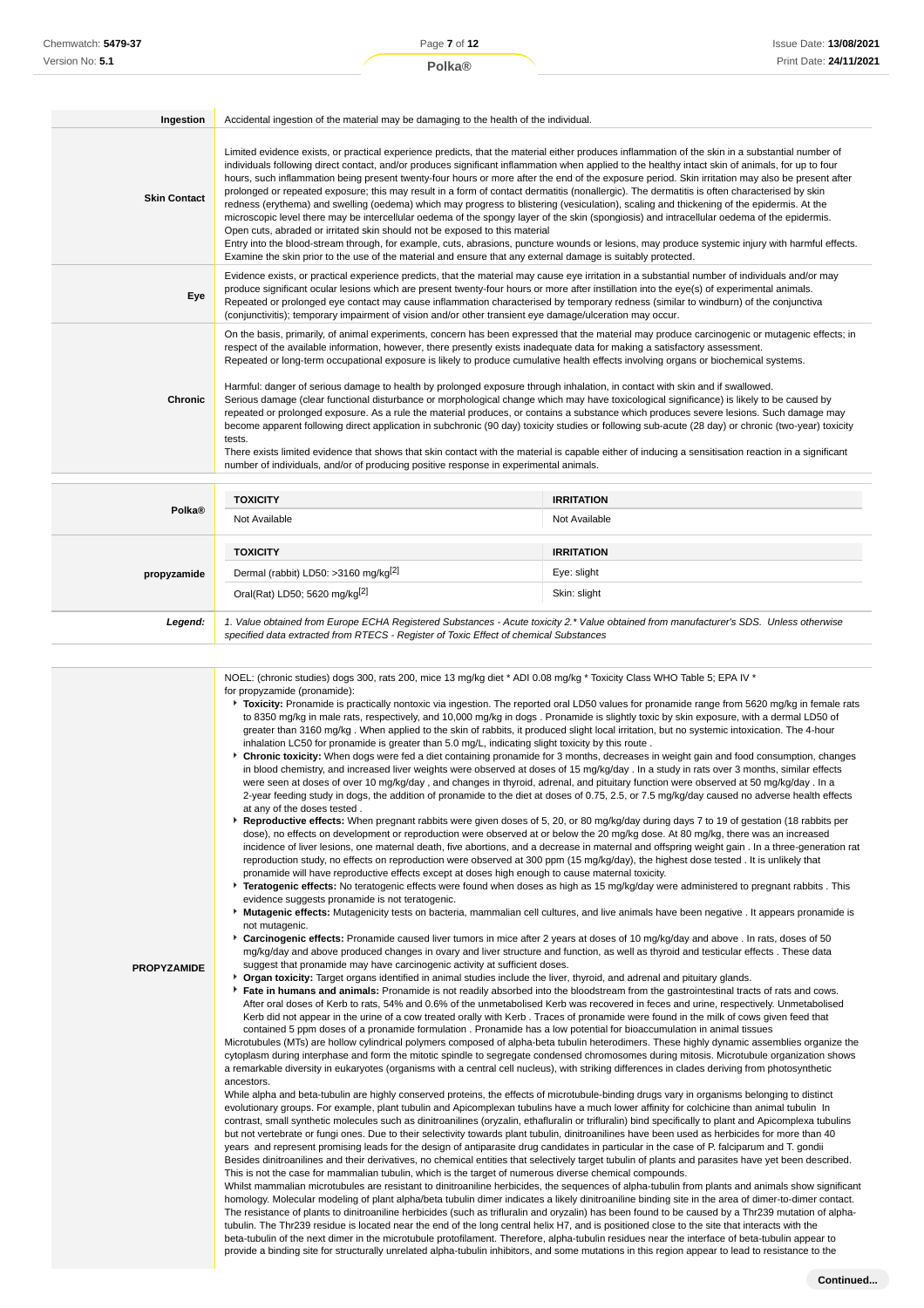| Chemwatch: 5479-37 | Page 8 of 12                                                                                                                                                                                                                                                                                                                                                                                                                                                                                                                                                                                                                                                                                                                                                                                                                                                                                                                                                                                                                                                                                                                                                                                                                                                                                                                                                                                                                                                                                                                                                                                                                                                                                  | <b>Issue Date: 13/08/2021</b> |
|--------------------|-----------------------------------------------------------------------------------------------------------------------------------------------------------------------------------------------------------------------------------------------------------------------------------------------------------------------------------------------------------------------------------------------------------------------------------------------------------------------------------------------------------------------------------------------------------------------------------------------------------------------------------------------------------------------------------------------------------------------------------------------------------------------------------------------------------------------------------------------------------------------------------------------------------------------------------------------------------------------------------------------------------------------------------------------------------------------------------------------------------------------------------------------------------------------------------------------------------------------------------------------------------------------------------------------------------------------------------------------------------------------------------------------------------------------------------------------------------------------------------------------------------------------------------------------------------------------------------------------------------------------------------------------------------------------------------------------|-------------------------------|
| Version No: 5.1    | Polka@                                                                                                                                                                                                                                                                                                                                                                                                                                                                                                                                                                                                                                                                                                                                                                                                                                                                                                                                                                                                                                                                                                                                                                                                                                                                                                                                                                                                                                                                                                                                                                                                                                                                                        | Print Date: 24/11/2021        |
|                    | inhibitors. The mictrotubules of some protozoan species are also susceptible to dirsuption by dinitroaniline herbicides<br>The tubulin from the protozoan Plasmdium falciparum contains a dinitroaniline/phosphorothioamidate-binding site that is not conserved in<br>humans and might be a target for new antimalarial drugs.<br>Animal microtubules are anchored on a structured microtubule-organizing center such as the centrosome, or in many differentiated animal cells<br>they are arranged in non-centrosomal arrays that are non-radial. In contrast, in vascular plant cells that lack a structurally defined microtubule-<br>organizing center, interphase MTs are always organized into linear bundles that assume different configurations depending on the cell type. In<br>Apicomplexa single-celled eukaryotes (protozoan parasites such as Toxoplasma gondii), deriving from photosynthetic ancestors, although now<br>lacking photosynthesis, microtubule organization varies during the parasite life cycle. At the tachyzoite replicative stage, a corset of 22 evenly<br>spaced sub-pellicular microtubules, anchored to the apical polar ring, critically directs the polarized and elongated shape of the zoite. In addition,<br>this parasite builds an unusual microtubule-containing structure at the apical tip, which is named conoid In Plasmodium falciparum, a<br>longitudinally oriented array of two-three sub-pellicular microtubules contributes to the shape and integrity of the parasite<br>f * The Pesticides Manual, Incorporating The Agrochemicals Handbook, 10th Edition, Editor Clive Tomlin, 1994, British Crop Protection<br><b>Councill</b> |                               |

| <b>Acute Toxicity</b>                       | × | Carcinogenicity                 | u                                                                                                  |
|---------------------------------------------|---|---------------------------------|----------------------------------------------------------------------------------------------------|
| <b>Skin Irritation/Corrosion</b>            | ⌒ | Reproductivity                  |                                                                                                    |
| <b>Serious Eye Damage/Irritation</b>        | ✔ | <b>STOT - Single Exposure</b>   | л                                                                                                  |
| <b>Respiratory or Skin</b><br>sensitisation |   | <b>STOT - Repeated Exposure</b> | $\overline{\phantom{a}}$                                                                           |
| Mutagenicity                                | × | <b>Aspiration Hazard</b>        | ж                                                                                                  |
|                                             |   | Leaend:                         | $\blacktriangleright$ - Data either not available or does not fill the criteria for classification |

– Data available to make classification

#### **SECTION 12 Ecological information**

#### **Toxicity**

|                    | Endpoint         | <b>Test Duration (hr)</b>                                                                                                                                                                                                                                                                | <b>Species</b>                | Value            | Source           |
|--------------------|------------------|------------------------------------------------------------------------------------------------------------------------------------------------------------------------------------------------------------------------------------------------------------------------------------------|-------------------------------|------------------|------------------|
| Polka <sup>®</sup> | Not<br>Available | Not Available                                                                                                                                                                                                                                                                            | Not Available                 | Not<br>Available | Not<br>Available |
|                    | Endpoint         | <b>Test Duration (hr)</b>                                                                                                                                                                                                                                                                | <b>Species</b>                | Value            | Source           |
|                    | EC50             | 48h                                                                                                                                                                                                                                                                                      | Crustacea                     | $>5.6$ mg/L      | 4                |
| propyzamide        | <b>LC50</b>      | 96h                                                                                                                                                                                                                                                                                      | Fish                          | >7.69mg/L        | $\overline{4}$   |
|                    | NOEC(ECx)        | 1008h                                                                                                                                                                                                                                                                                    | Algae or other aquatic plants | $0.1$ mg/L       | $\overline{4}$   |
| Legend:            |                  | Extracted from 1. IUCLID Toxicity Data 2. Europe ECHA Registered Substances - Ecotoxicological Information - Aquatic Toxicity 3. EPIWIN Suite<br>V3.12 (QSAR) - Aquatic Toxicity Data (Estimated) 4. US EPA, Ecotox database - Aquatic Toxicity Data 5. ECETOC Aquatic Hazard Assessment |                               |                  |                  |

Data 6. NITE (Japan) - Bioconcentration Data 7. METI (Japan) - Bioconcentration Data 8. Vendor Data

Very toxic to aquatic organisms, may cause long-term adverse effects in the aquatic environment.

Do NOT allow product to come in contact with surface waters or to intertidal areas below the mean high water mark. Do not contaminate water when cleaning equipment or disposing of equipment wash-waters.

Wastes resulting from use of the product must be disposed of on site or at approved waste sites.

for propyzamide (pronamide):

log Kow : 3.05-3.27 Koc : 200-984 **Environmental fate:** Half-life (hr) air : 4.2 Half-life (hr) H2O surface water : 13920-16800 Half-life (hr) soil : 240-2880 Henry's atm m3 /mol: 9.00E-06 BCF : 134-177 Bioaccumulation : not significant

Nitrification. inhibition. : 80% inhib at 20-160mg/kg Degradation Biological: rapid

Processes Abiotic: slow hydrolysis,fast HO\*,photolysis

**Breakdown in soil and groundwater:** Pronamide is moderately persistent in most soils, with a reported average field half-life of 60 days . It is readily bound, or adsorbed, to most soils. Increasing soil temperature, and to a lesser extent, soil moisture and pH increase the rate of pronamide degradation in soil. In most soil types, there is very little movement, or leaching, of pronamide into groundwater as it is nearly insoluble in water . Leaching of pronamide residues in soil is most likely in soils with low organic matter content, such as loamy sands or silt loams . Pronamide is inactivated by soil organic matter and will not be effective on muck, peat, or other very high-organic content soils . Depending upon soil type and climatic conditions, persistence of pronamide may be higher. Accumulation of the herbicide from repeated annual applications to the same soil does not appear problematic. Chemical degradation may be the main route of disappearance from the soil. Photodecomposition at the soil surface can also occur . A moderate amount of pronamide breakdown is carried out by soil microorganisms. The herbicide is not active against common soil microorganisms. Volatilisation loss may be high under hot, dry conditions .

Breakdown in water: In water bodies, pronamide is stable at a neutral pH. It is slowly degraded chemically, by light, and by aquatic and microorganisms. Loss from volatilisation is not significant . Pronamide is thought to be stable because less than 10% was hydrolysed, or broken down in water, over a 4-week period . It is stable to hydrolysis between pH 4.7 and 8.8

**Breakdown in vegetation:** Pronamide is readily translocated from the roots to other plant parts. Absorption of pronamide through plant leaves is minimal. Pronamide is metabolised slowly by both tolerant and sensitive plants

#### **Ecotoxicity:**

Practically nontoxic to birds; practically nontoxic to warmwater fish and slightly toxic to coldwater fish

Birds: Acute oral LD50 for Japanese quail 8770, mallard ducks >14 mg/kg

Eight day dietary LC50 for bobwhite quail and mallard ducks >10000 ppm

Fish LC50 (96 h) for rainbow trout >4.7, carp 5.1 mg/l

Bees: non-toxic LD50 >100 ug/bee Daphnia EC50 (48 h) >5.6 mg/l

Other beneficial species: LC50 for earthworms >346 ppm **DO NOT** discharge into sewer or waterways.

#### **Persistence and degradability**

**Ingredient Persistence: Water/Soil Persistence: Air**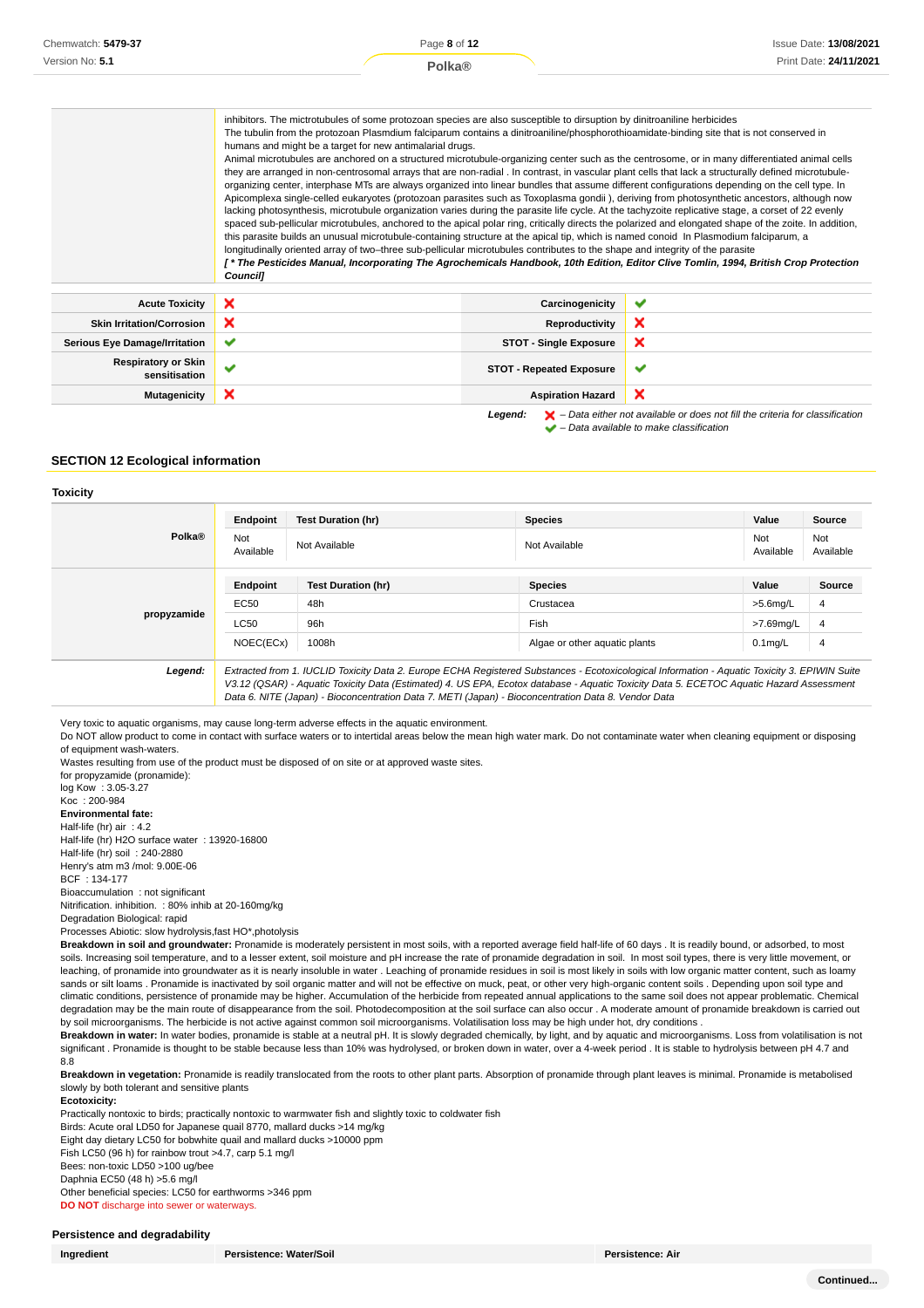| Chemwatch: 5479-37 | Page 9 of 12       | <b>Issue Date: 13/08/2021</b> |
|--------------------|--------------------|-------------------------------|
| Version No: 5.1    | Polka <sup>®</sup> | Print Date: 24/11/2021        |

| Ingredient                       | Persistence: Water/Soil  | <b>Persistence: Air</b> |
|----------------------------------|--------------------------|-------------------------|
| propyzamide                      | <b>HIGH</b>              | <b>HIGH</b>             |
|                                  |                          |                         |
| <b>Bioaccumulative potential</b> |                          |                         |
| Ingredient                       | <b>Bioaccumulation</b>   |                         |
| propyzamide                      | LOW (LogKOW = $3.5747$ ) |                         |
|                                  |                          |                         |
| Mobility in soil                 |                          |                         |
| Ingredient                       | <b>Mobility</b>          |                         |
| propyzamide                      | LOW ( $KOC = 1587$ )     |                         |

## **SECTION 13 Disposal considerations**

| Waste treatment methods      |                                                                                                                                                                                                                                                                                                                                                                                                                                                                                                                                                                                                                                                                                                                                                                                                                                                                                                                                                                                                                                                                                                                                                                                                                                                                                                                                                                                                                                                                                                                                                                                                                                                                                                                                                                                                                                                                                                                                       |
|------------------------------|---------------------------------------------------------------------------------------------------------------------------------------------------------------------------------------------------------------------------------------------------------------------------------------------------------------------------------------------------------------------------------------------------------------------------------------------------------------------------------------------------------------------------------------------------------------------------------------------------------------------------------------------------------------------------------------------------------------------------------------------------------------------------------------------------------------------------------------------------------------------------------------------------------------------------------------------------------------------------------------------------------------------------------------------------------------------------------------------------------------------------------------------------------------------------------------------------------------------------------------------------------------------------------------------------------------------------------------------------------------------------------------------------------------------------------------------------------------------------------------------------------------------------------------------------------------------------------------------------------------------------------------------------------------------------------------------------------------------------------------------------------------------------------------------------------------------------------------------------------------------------------------------------------------------------------------|
| Product / Packaging disposal | Containers may still present a chemical hazard/ danger when empty.<br>Return to supplier for reuse/ recycling if possible.<br>Otherwise:<br>If container can not be cleaned sufficiently well to ensure that residuals do not remain or if the container cannot be used to store the same<br>product, then puncture containers, to prevent re-use, and bury at an authorised landfill.<br>Mere possible retain label warnings and SDS and observe all notices pertaining to the product.<br>Legislation addressing waste disposal requirements may differ by country, state and/ or territory. Each user must refer to laws operating in their<br>area. In some areas, certain wastes must be tracked.<br>A Hierarchy of Controls seems to be common - the user should investigate:<br>Reduction<br>Reuse<br>Recycling<br>• Disposal (if all else fails)<br>This material may be recycled if unused, or if it has not been contaminated so as to make it unsuitable for its intended use. If it has been<br>contaminated, it may be possible to reclaim the product by filtration, distillation or some other means. Shelf life considerations should also be<br>applied in making decisions of this type. Note that properties of a material may change in use, and recycling or reuse may not always be<br>appropriate.<br>DO NOT allow wash water from cleaning or process equipment to enter drains.<br>It may be necessary to collect all wash water for treatment before disposal.<br>In all cases disposal to sewer may be subject to local laws and regulations and these should be considered first.<br>• Where in doubt contact the responsible authority.<br>▶ Recycle wherever possible or consult manufacturer for recycling options.<br>Consult State Land Waste Authority for disposal.<br>Bury or incinerate residue at an approved site.<br>Recycle containers if possible, or dispose of in an authorised landfill. |

Ensure that the hazardous substance is disposed in accordance with the Hazardous Substances (Disposal) Notice 2017

#### **Disposal Requirements**

Packages that have been in direct contact with the hazardous substance must be only disposed if the hazardous substance was appropriately removed and cleaned out from the package. The package must be disposed according to the manufacturer's directions taking into account the material it is made of. Packages which hazardous content have been appropriately treated and removed may be recycled.

The hazardous substance must only be disposed if it has been treated by a method that changed the characteristics or composition of the substance and it is no longer hazardous. Only dispose to the environment if a tolerable exposure limit has been set for the substance.

Only deposit the hazardous substance into or onto a landfill or sewage facility or incinerator, where the hazardous substance can be handled and treated appropriately.

## **SECTION 14 Transport information**

| <b>Labels Required</b>  |       |
|-------------------------|-------|
|                         |       |
| <b>Marine Pollutant</b> |       |
| <b>HAZCHEM</b>          | $-3Z$ |
|                         |       |

## **Land transport (UN)**

| UN number                  | 3082             |                                                                            |
|----------------------------|------------------|----------------------------------------------------------------------------|
| UN proper shipping name    |                  | ENVIRONMENTALLY HAZARDOUS SUBSTANCE, LIQUID, N.O.S. (contains propyzamide) |
| Transport hazard class(es) | Class<br>Subrisk | 9<br>Not Applicable                                                        |
| Packing group              | Ш                |                                                                            |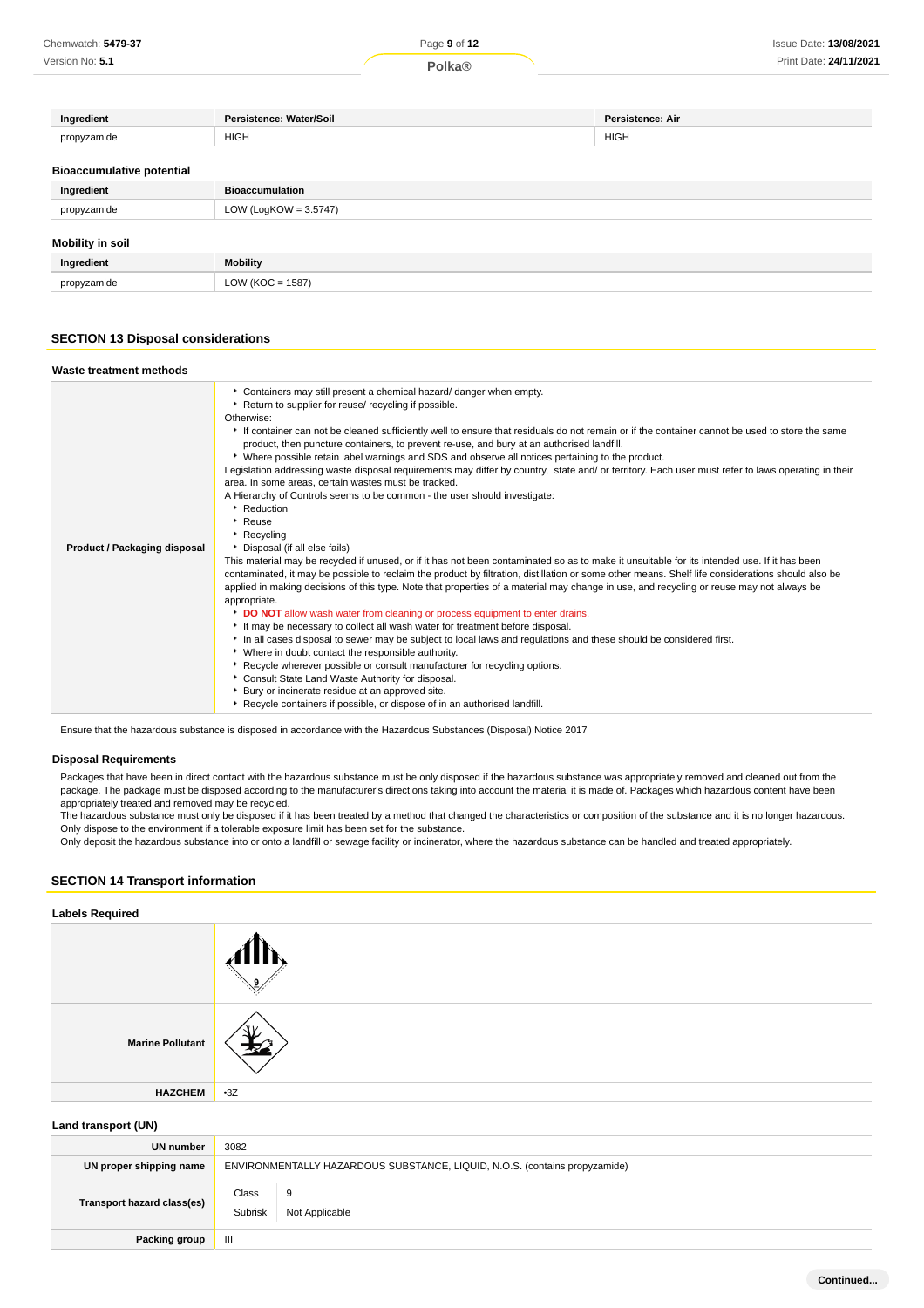| <b>Environmental hazard</b>  | Environmentally hazardous |                                       |
|------------------------------|---------------------------|---------------------------------------|
|                              |                           | Special provisions 274; 331; 335; 375 |
| Special precautions for user | Limited quantity          | 5 L                                   |

#### **Air transport (ICAO-IATA / DGR)**

| UN number                    | 3082                                                                                                                                                                                                                                                                                        |                           |                                                                     |  |
|------------------------------|---------------------------------------------------------------------------------------------------------------------------------------------------------------------------------------------------------------------------------------------------------------------------------------------|---------------------------|---------------------------------------------------------------------|--|
| UN proper shipping name      | Environmentally hazardous substance, liquid, n.o.s. * (contains propyzamide)                                                                                                                                                                                                                |                           |                                                                     |  |
| Transport hazard class(es)   | <b>ICAO/IATA Class</b><br>ICAO / IATA Subrisk<br><b>ERG Code</b>                                                                                                                                                                                                                            | 9<br>Not Applicable<br>9L |                                                                     |  |
| Packing group                | $\mathbf{III}$                                                                                                                                                                                                                                                                              |                           |                                                                     |  |
| <b>Environmental hazard</b>  | Environmentally hazardous                                                                                                                                                                                                                                                                   |                           |                                                                     |  |
| Special precautions for user | Special provisions<br>Cargo Only Packing Instructions<br>Cargo Only Maximum Qty / Pack<br>Passenger and Cargo Packing Instructions<br>Passenger and Cargo Maximum Qty / Pack<br>Passenger and Cargo Limited Quantity Packing Instructions<br>Passenger and Cargo Limited Maximum Qty / Pack |                           | A97 A158 A197 A215<br>964<br>450L<br>964<br>450L<br>Y964<br>30 kg G |  |

#### **Sea transport (IMDG-Code / GGVSee)**

| <b>UN number</b>             | 3082                                                                       |                                  |  |
|------------------------------|----------------------------------------------------------------------------|----------------------------------|--|
| UN proper shipping name      | ENVIRONMENTALLY HAZARDOUS SUBSTANCE, LIQUID, N.O.S. (contains propyzamide) |                                  |  |
| Transport hazard class(es)   | <b>IMDG Class</b><br><b>IMDG Subrisk</b>                                   | 9<br>Not Applicable              |  |
| <b>Packing group</b>         | $\mathbf{III}$                                                             |                                  |  |
| <b>Environmental hazard</b>  | <b>Marine Pollutant</b>                                                    |                                  |  |
| Special precautions for user | <b>EMS Number</b><br>Special provisions<br><b>Limited Quantities</b>       | $F-A$ , S-F<br>274 335 969<br>5L |  |

#### **Transport in bulk according to Annex II of MARPOL and the IBC code**

Not Applicable

#### **Transport in bulk in accordance with MARPOL Annex V and the IMSBC Code**

| <b>Droduc</b><br>me | $^{\circ}$ roun $^{\circ}$ |
|---------------------|----------------------------|
| propyzamide         | Nl∩t<br>ahl∆ ⊡             |

#### **Transport in bulk in accordance with the ICG Code**

| <b>Product name</b>    | <b>Ship Type</b>                |
|------------------------|---------------------------------|
| nronyzamide<br>carrive | t Available<br>NI∩'<br>.<br>___ |
|                        |                                 |

#### **SECTION 15 Regulatory information**

#### **Safety, health and environmental regulations / legislation specific for the substance or mixture**

This substance is to be managed using the conditions specified in an applicable Group Standard

| <b>HSR Number</b> | <b>Group Standard</b> |
|-------------------|-----------------------|
| HSR00056          | Not Available         |

Please refer to Section 8 of the SDS for any applicable tolerable exposure limit or Section 12 for environmental exposure limit.

#### T **propyzamide is found on the following regulatory lists**

Chemical Footprint Project - Chemicals of High Concern List

New Zealand Approved Hazardous Substances with controls

New Zealand Hazardous Substances and New Organisms (HSNO) Act - Classification of Chemicals

**Hazardous Substance Location**

Subject to the Health and Safety at Work (Hazardous Substances) Regulations 2017.

**Hazard Class Quantities**

New Zealand Hazardous Substances and New Organisms (HSNO) Act - Classification of Chemicals - Classification Data

New Zealand Inventory of Chemicals (NZIoC)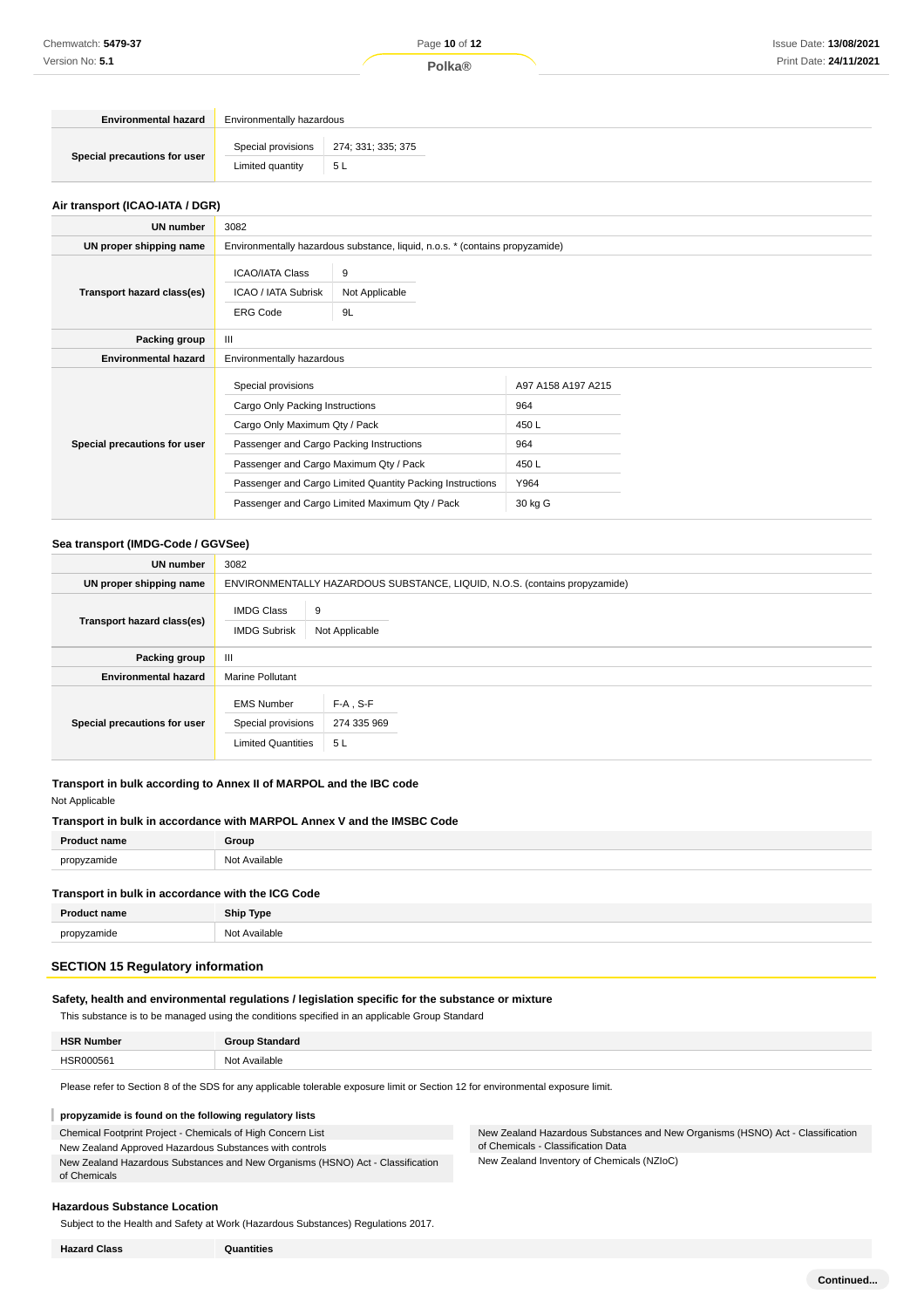Version No: **5.1**

| <b>Hazard Class</b>                 | <b>Quantities</b>      |
|-------------------------------------|------------------------|
| $N \cap$<br>Annlicable<br>י שי<br>. | Not<br>Applicable<br>. |

#### **Certified Handler**

Subject to Part 4 of the Health and Safety at Work (Hazardous Substances) Regulations 2017.

| <b>Class of substance</b> | Quantities     |
|---------------------------|----------------|
| Not Applicable            | Not Applicable |

Refer Group Standards for further information

#### **Maximum quantities of certain hazardous substances permitted on passenger service vehicles**

Subject to Regulation 13.14 of the Health and Safety at Work (Hazardous Substances) Regulations 2017.

| Hazard Class  | (aggregate water capacity in mL)<br>Ga: | Liauid (L) | Solid (kg) | Maximum quantity per package for each classification |
|---------------|-----------------------------------------|------------|------------|------------------------------------------------------|
| $\n  50 or 6$ | 120<br>$\sim$                           |            |            |                                                      |

#### **Tracking Requirements**

Not Applicable

#### **National Inventory Status**

| <b>National Inventory</b>                          | <b>Status</b>                                                                                                                                                                                     |
|----------------------------------------------------|---------------------------------------------------------------------------------------------------------------------------------------------------------------------------------------------------|
| Australia - AIIC / Australia<br>Non-Industrial Use | Yes                                                                                                                                                                                               |
| Canada - DSL                                       | No (propyzamide)                                                                                                                                                                                  |
| Canada - NDSL                                      | No (propyzamide)                                                                                                                                                                                  |
| China - IECSC                                      | No (propyzamide)                                                                                                                                                                                  |
| Europe - EINEC / ELINCS / NLP                      | Yes                                                                                                                                                                                               |
| Japan - ENCS                                       | No (propyzamide)                                                                                                                                                                                  |
| Korea - KECI                                       | Yes                                                                                                                                                                                               |
| New Zealand - NZIoC                                | Yes                                                                                                                                                                                               |
| Philippines - PICCS                                | No (propyzamide)                                                                                                                                                                                  |
| USA - TSCA                                         | No (propyzamide)                                                                                                                                                                                  |
| Taiwan - TCSI                                      | Yes                                                                                                                                                                                               |
| Mexico - INSQ                                      | Yes                                                                                                                                                                                               |
| Vietnam - NCI                                      | Yes                                                                                                                                                                                               |
| Russia - FBEPH                                     | No (propyzamide)                                                                                                                                                                                  |
| Legend:                                            | Yes = All CAS declared ingredients are on the inventory<br>No = One or more of the CAS listed ingredients are not on the inventory. These ingredients may be exempt or will require registration. |

#### **SECTION 16 Other information**

| - -<br>Date<br><b>Davicio</b> | -27113<br>uΖ |
|-------------------------------|--------------|
| late.                         |              |
| nı                            | 22/0         |
|                               | ʻZUZ         |
| ____                          | .            |

#### **SDS Version Summary**

| <b>Version</b> | Date of Update | <b>Sections Updated</b>                      |  |
|----------------|----------------|----------------------------------------------|--|
| 4.1            | 05/08/2021     | Appearance, Ingredients, Physical Properties |  |
| 5.1            | 13/08/2021     | Appearance                                   |  |

#### **Other information**

Classification of the preparation and its individual components has drawn on official and authoritative sources as well as independent review by the Chemwatch Classification committee using available literature references.

The SDS is a Hazard Communication tool and should be used to assist in the Risk Assessment. Many factors determine whether the reported Hazards are Risks in the workplace or other settings. Risks may be determined by reference to Exposures Scenarios. Scale of use, frequency of use and current or available engineering controls must be considered.

#### **Definitions and abbreviations**

PC-TWA: Permissible Concentration-Time Weighted Average PC-STEL: Permissible Concentration-Short Term Exposure Limit IARC: International Agency for Research on Cancer ACGIH: American Conference of Governmental Industrial Hygienists STEL: Short Term Exposure Limit TEEL: Temporary Emergency Exposure Limit。 IDLH: Immediately Dangerous to Life or Health Concentrations ES: Exposure Standard OSF: Odour Safety Factor NOAEL :No Observed Adverse Effect Level LOAEL: Lowest Observed Adverse Effect Level TLV: Threshold Limit Value

LOD: Limit Of Detection